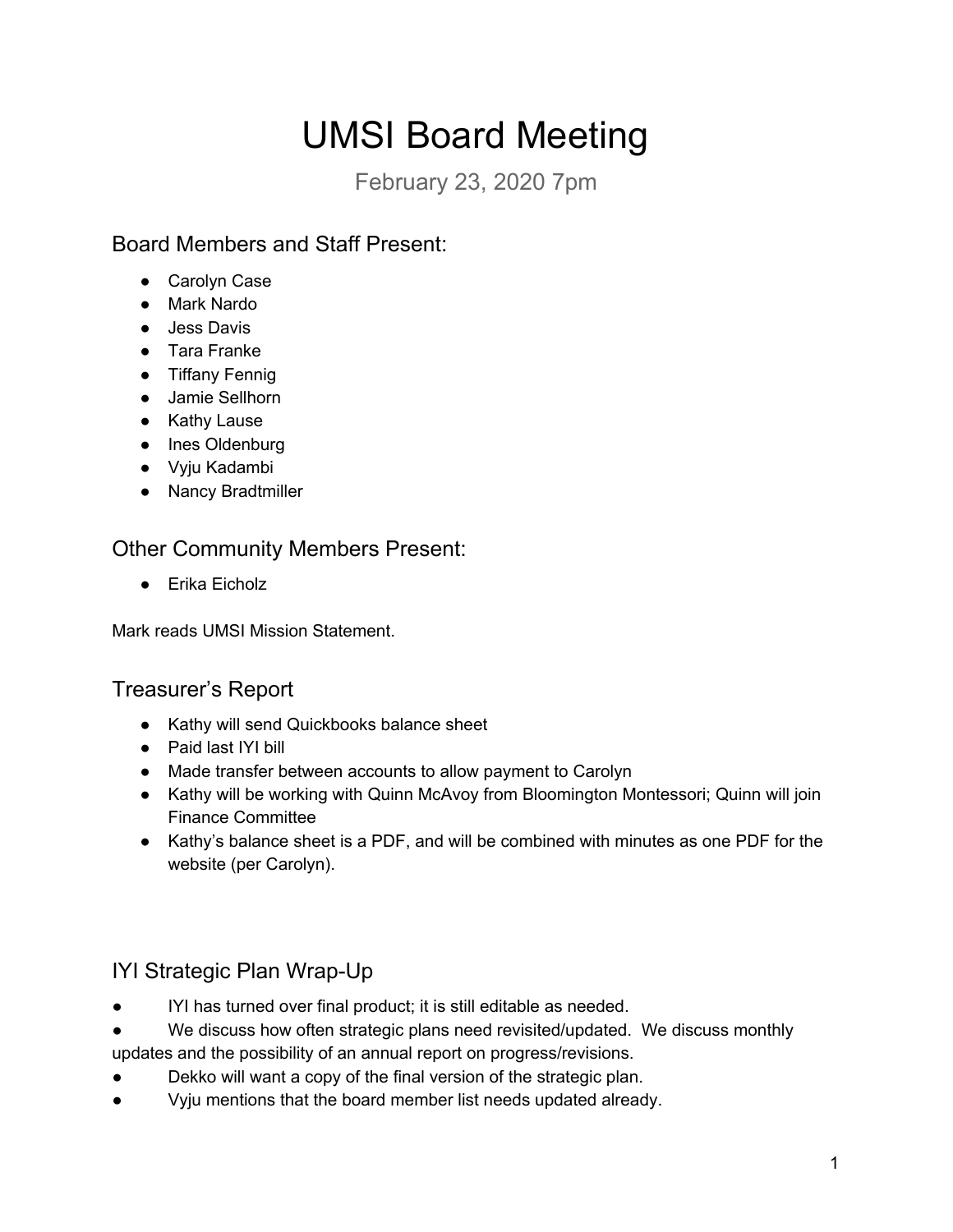Nancy mentions an annual report could be available at the conference, and a copy could be on the website.

We propose "Strategic Plan Updates" be a monthly standing agenda item.

It is proposed that each strategic plan committee come up with a timeline by the April meeting. Jess will send a template that may be helpful. These can be submitted and inform the year-long meeting agenda.

Mark solicits feedback for IYI (such as customer satisfaction). Board members mention they used our time well, kept us on track, and worked hard to get to know our organization.

Nancy expresses interest in marketing workshops she has heard good things about from IYI, and Mark will learn more at his upcoming meeting with them.

Tiffany mentions that her name still needs added to the social justice strategic plan goal. Erika also needs added to Validation, and Ines needs added as a board member.

Carolyn will be the "holder" of the Word version of the strategic plan (for editing), and will be able to send out PDFs as needed.

Jamie mentions she's still working on communication around insurance. Conference insurance contact is suggested by Kathy, and she will share with Jamie directly.

## Operation Manager Report

- INAEYC Conference
	- In Indy on May 8-9 (later than usual); it has been successful for UMSI in the past and drawn non-Montessori attendees to our conference. Carolyn proposes UMSI has a booth again. Registration is not open yet, but she is hoping to get Board approval in advance.
	- Carolyn will make a "What is Montessori" handout.
	- Carolyn says it was under \$100. Board votes to register for a booth unanimously.
- Cincinnati conference
	- Cincinnati reached out and offered UMSI a complimentary booth on March 21. Carolyn is going to go. Jamie mentions she can help because she will be there, and Tiffany mentions she might be able to join. This usually comes with 2 registrations, and Carolyn will check on this.
- Open Road Tour
	- Carolyn has several schools scheduled for dates in March and April.
	- Kathy mentions she will visit some schools (Children's Habitat, 56, Geist, and Oxford St.), and Carolyn says let her know when we're going to visit schools and she will send us a template of questions, etc. This was also attached to a previous email.
	- Erika and Carolyn will touch base about Erika possibly taking care of one of the visits.
	- Mark offers to do some schools as well.